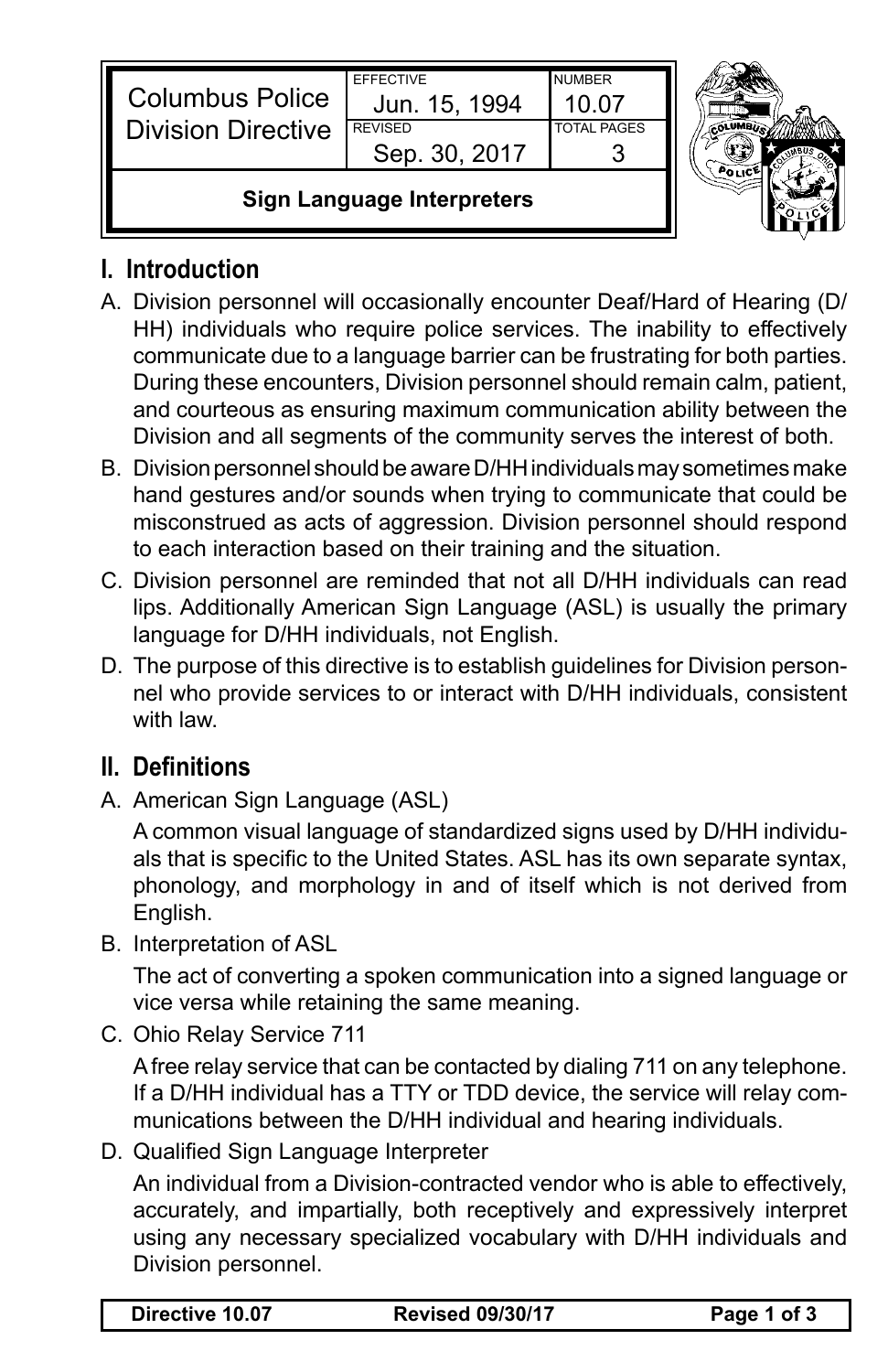#### E. Reasonable Accommodations

Any adjustments made by Division personnel to communicate with a D/HH individual in order to provide the same police services any other person would receive. The Americans with Disabilities Act (ADA) requires that reasonable accommodations be provided for D/HH individuals, which can include any of the following: providing a pen and paper; using a personal computer; contacting the Ohio Relay Service; making hand gestures, sounds, or other means of communication; and providing a qualified sign language interpreter.

F. Video Relay Services

Products available to D/HH individuals that provide free 24-hour service enabling users to place and receive calls through a professional ASL interpreter via a videophone and an internet connection (for example, Sorenson Communications, Purple, ZVRS).

Note: These services are to be used when parties are not at the same location provided the D/HH individual has the required equipment. A live qualified sign language interpreter must be used when parties are in the same location.

# **III. Policy Statements**

- A. Sworn personnel encountering D/HH individuals shall make all reasonable attempts to provide equitable and appropriate police services as needed.
- B. Sworn personnel encountering D/HH individuals shall provide reasonable accommodations to communicate based upon the preference of the individual or as the situation dictates.
- C. Sworn personnel conducting a criminal or critical witness interview or interrogation of a D/HH individual shall use a qualified sign language interpreter from the Division-contracted vendor. Sworn personnel shall not use any individual as a qualified sign language interpreter who has a conflict of interest with the investigation.
- D. Sworn personnel may request an on-duty Division employee familiar with sign language or use other reasonable accommodations to:
	- 1. Gather preliminary information in exigent circumstances, or
	- 2. Provide assistance in situations not involving criminal or critical witness interviews or interrogations (for example, taking a report or mediating a dispute).
- E. Sworn personnel should only use a family member, friend, or bystander to gather preliminary information in exigent circumstances.
- F. Qualified sign language interpreters for the D/HH are required by a code of professional conduct to communicate to the D/HH individual any overheard conversation. Therefore, whenever a qualified sign language interpreter is used for a criminal or witness interview or interrogation, sworn personnel shall avoid having private conversations in the presence of the qualified sign language interpreter.